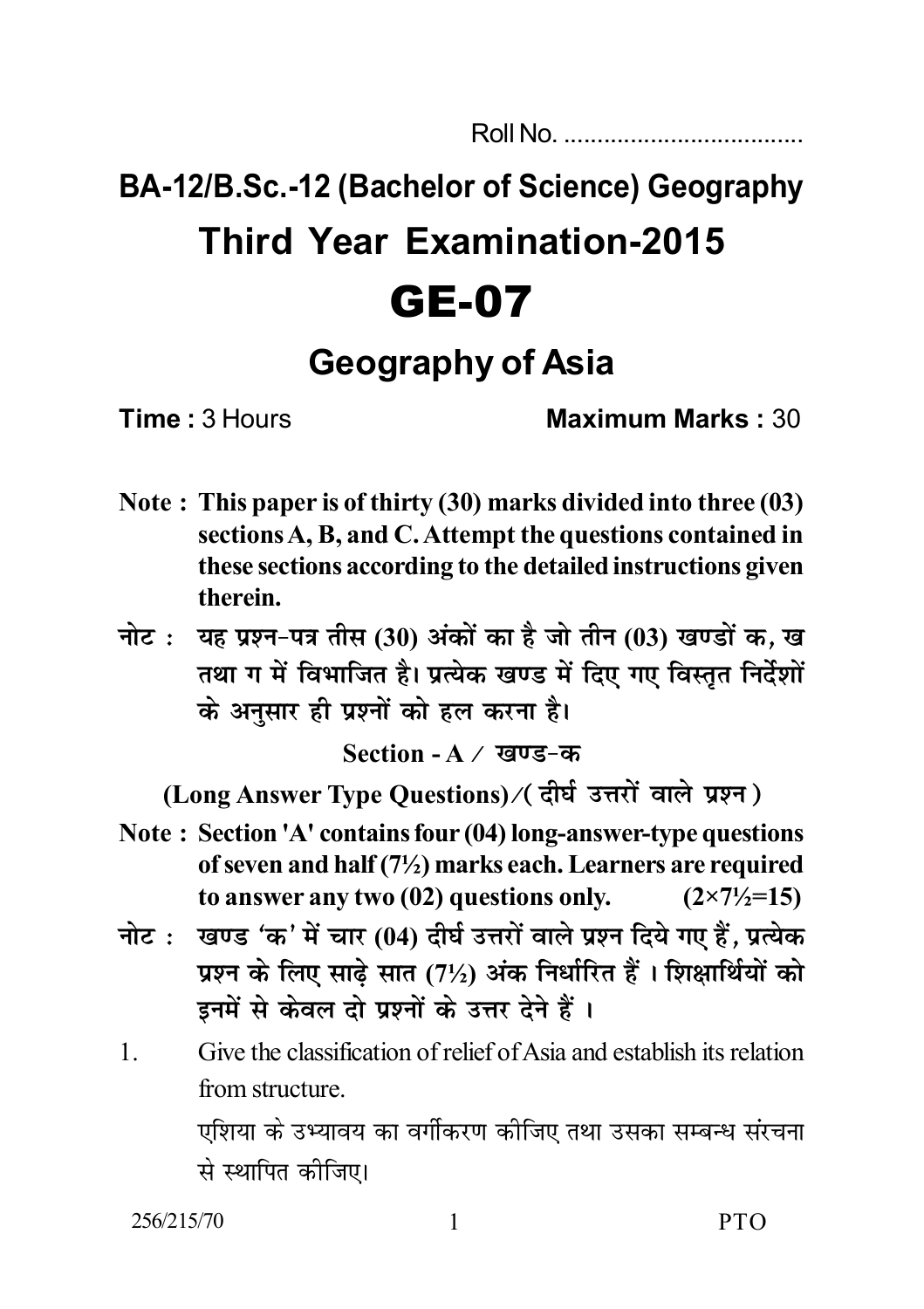- 2. Describe the production and distribution of oil in Asia. एशिया में खनिज तेल के वितरण एवं उत्पादन का वर्णन कीजिए।
- 3. Write an essay on Industrial regions of Japan. जापान के औद्योगिक क्षेत्र पर एक निबन्ध लिखिए।
- 4. Write the geographical factor which is responsible for unequal distribution of population of china. <u>चीन में जनसंख्या के असमान वितरण हेत उत्तरदायी भौगोलिक कारणों</u> को विवेचना कोजिए।

## **Section - B / खण्ड-ख**

(Short Answer Type Questions) (लघु उत्तरों वाले प्रश्न)

**Note : Section 'B' contains eight (08) short-answer-type questions of two and half (2½) marks each. Learners are required to answer any four (04) questions only.**

**(4×2½=10)**

- <u>नोट: खण्ड 'ख' में आठ (08) लघ</u> उत्तरों वाले प्रश्न दिये गए हैं, प्रत्येक  $\overline{y}$ ए के लिए ढाई (2½) अंक निर्धारित हैं। शिक्षार्थियों को इनमें  $\hat{H}$  केवल चार (04) प्रश्नों के उत्तर देने हैं।
- 1. Describe the main characteristics of monsoon climate of Asia. एशिया के मानसुनी जलवाय की मुख्य विशेषताओं का वर्णन कीजिए।
- 2. Describe the fishries in Japan. जापान के मत्स्य व्यवसाय का वर्णन कीजिए।
- 3. Describe the main characteristics of China's agriculture. चीन की कृषि की प्रमुख विशेषताओं का वर्णन कीजिए।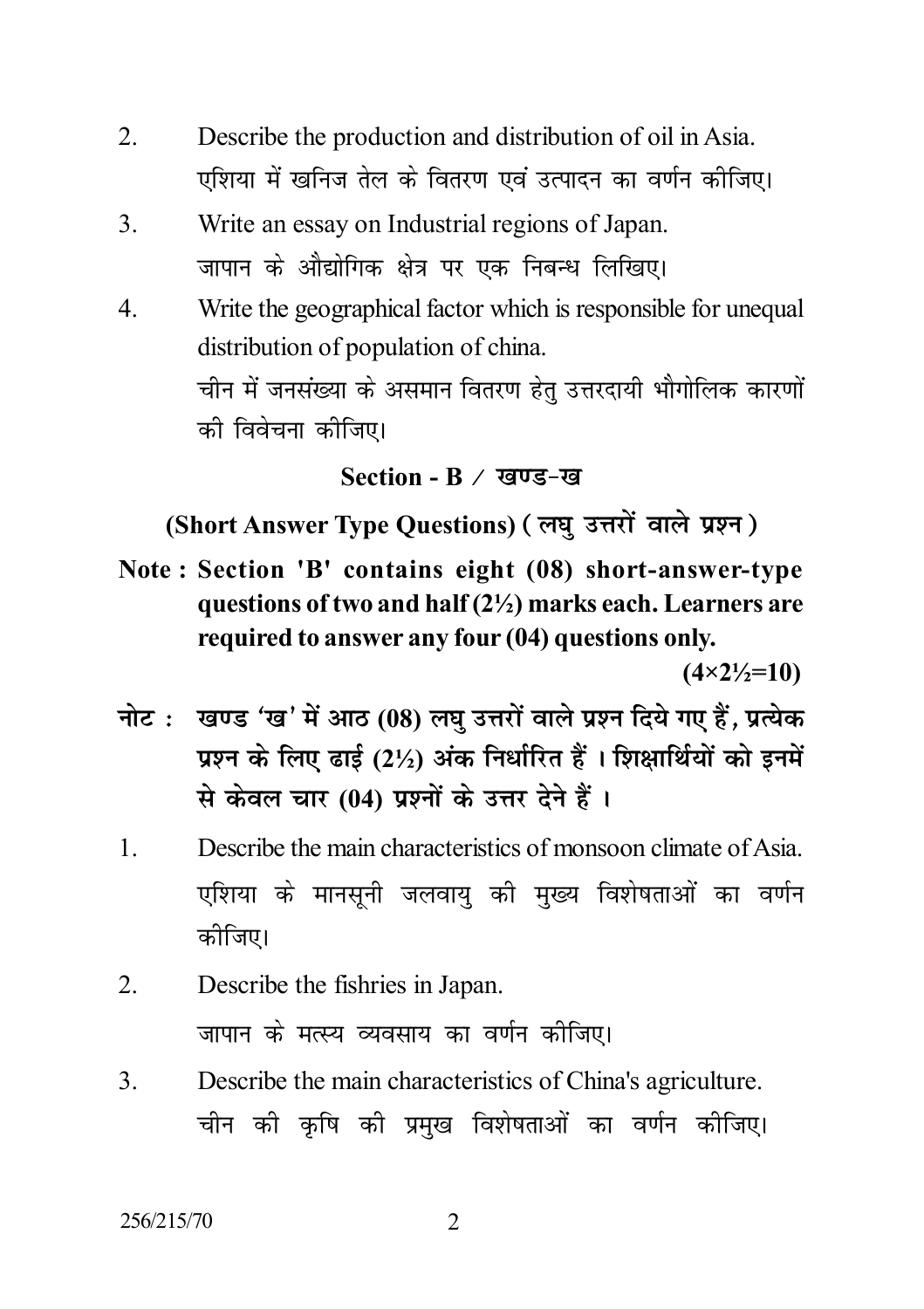- 4. Describe the cotton textile industry in Asia. एशिया में सती वस्त्र उद्योग का वर्णन कीजिए।
- 5. Describe the petrolium producing areas of South-West Asia. दक्षिण पश्चिम एशिया के तेल क्षेत्रों का वर्णन कीजिए।
- 6. Describe the drainage pattern of Asia. एशिया की जल प्रवाह प्रणाली का वर्णन कीजिए।
- 7. Write a note on agriculture in Pakistan. पाकिस्तान की कृषि पर एक टिप्पणी लिखिए।
- 8. Write a note on plantation agriculture in South East Asia. दक्षिण पूर्वी एशिया की बागाती कृषि पर एक टिप्पणी लिखिए।

Section - C / 
$$
\overline{g} \overline{v} \overline{s}
$$
- $\eta$ 

*(Objective Type Questions) / (वस्तुनिष्ठ प्रश्न)* 

- **Note : Section 'C' contains ten (10) objective-type questions of half (½) mark each. All the questions of this section are compulsory. (10×½=05)**
- <u>नोट: खण्ड 'ग' में दस (10) वस्तनिष्ठ प्रश्न दिये गए हैं. प्रत्येक प्रश्न</u>  $\dot{\boldsymbol{\alpha}}$  लिए आधा (½) अंक निर्धारित है। इस खण्ड के सभी प्रश्न अनिवार्य हैं ।
- 1. Name the hottest place of the world located in Asia. एशिया में स्थित विश्व के सबसे गर्म स्थान का नाम बताइये।
- 2. Give the name of the place located in Asia which receives highest-rainfall of the world. एशिया में स्थित विश्व में सर्वाधिक वर्षा प्राप्त करने वाले स्थान का नाम दीजिए।